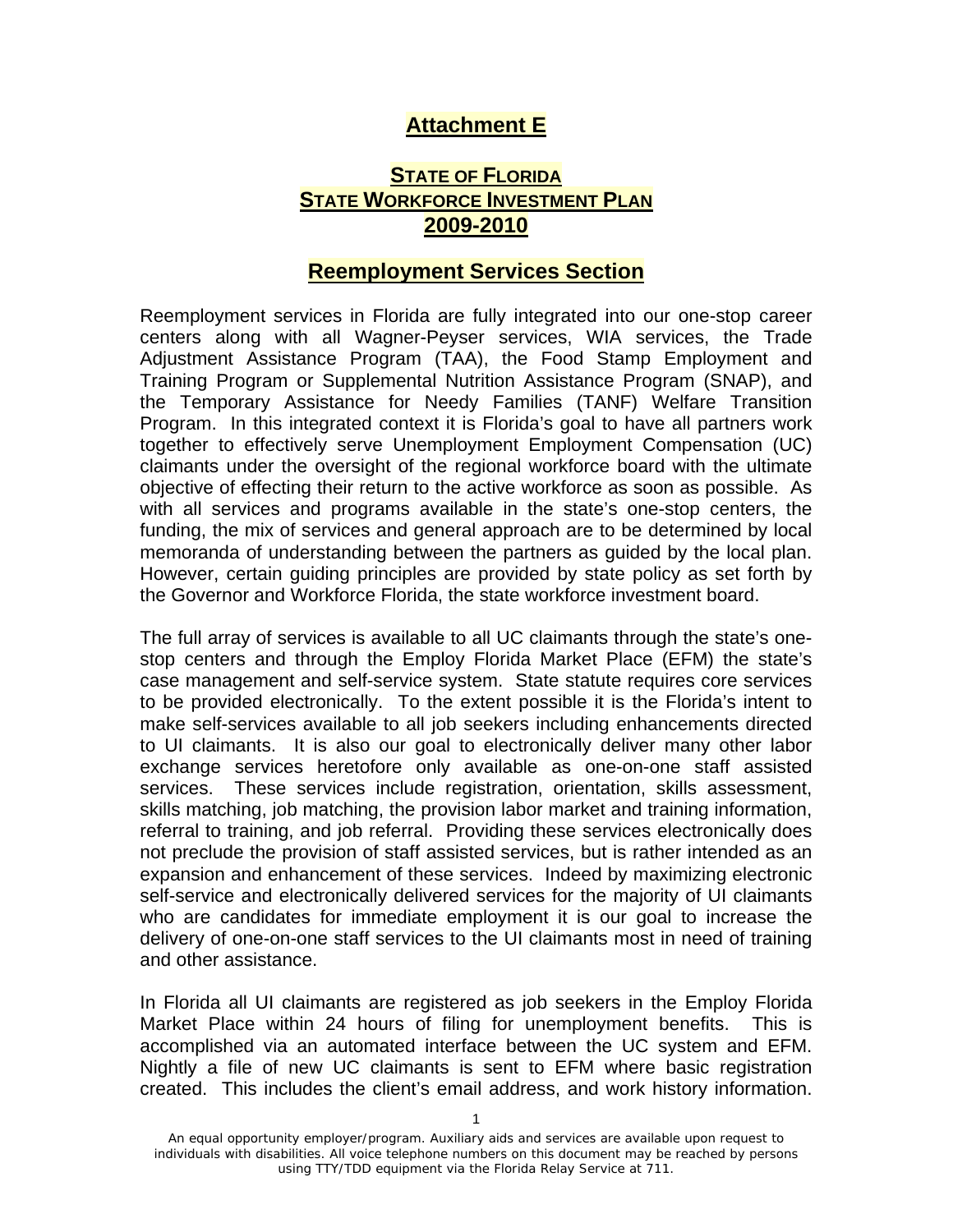The career services skills matching functionality of EFM is then utilized to generate an initial listing of current jobs in the system based on the employment information each claimant gave when filing his/her claim. This generates an automatic email to the claimant that: 1) informs the claimant of his/her EFM log on information; 2) provides a link to the initial list of jobs matched to his/her employment history; and 3) provides the link for him/her to complete a full resume and begin active use of the system to search and apply for jobs. This information also becomes immediately available to staff who utilize it to contact claimants regarding other one-stop services available. This skills information also automatically becomes available to employers who are searching for candidates based on the skills needed to fill a job opening.

Florida's reemployment services are centered on the Priority Re-Employment Program (PREP), the state's Worker Profiling and Reemployment Services effort operational statewide. A Pool of possible PREP claimants is created on a weekly basis that excludes: a.) claimants whose program identification is other than Intrastate UC, CWC (combined wage program) UCFE (federal workers) and UCX (ex-military personnel); b.) Interstate claimants; c.) transitional claimants; d.) claimants on recall status; e.) seasonally unemployed claimants; f.) partially unemployed claimants; and g.) claimants with a first payment issued more than 42 days after the Benefit Year Beginning date. Claimants are placed in the PREP pool on the  $4<sup>th</sup>$  week of their claims for early intervention purposes.

The PREP pool is transferred to EFM and the One Stop Career Center staff use the pool to schedule claimants for orientation services. The current program requires a review at the local level to determine those individuals most likely to exhaust their benefits using the following factors: tenure on their most recent employment, education level, total unemployment rate in the local labor market, last occupation is one of the occupations most in decline (O\*NET), and Standard Occupational Classification (SOC). A group assessment interview and the development of a service plan are coupled with the orientation. Based on the service plan the following services are made available for those claimants who are not job ready: job search workshops, testing, counseling, specific labor market information, and referral to education and or training.

Agency for Workforce Innovation (AWI), UC Services is currently participating with Workforce Florida, and the AWI One Stop Program Support staff in the modification of the PREP program. The modification includes utilizing a statistical targeting methodology using the claimants' characteristics to identify claimants that are most likely to exhaust and need intensive services or training. This workgroup is currently reviewing the validity of the statistical targeting and the assignment of a probability score to identify those claimants most likely to exhaust their benefits. Once the validation process is completed, the process will be integrated between the UC-to-EFM Interface, EFM work registration records and Labor Market Information and include those claimants in the PREP pool. This modification will be an enhancement to the PREP pool and assist the One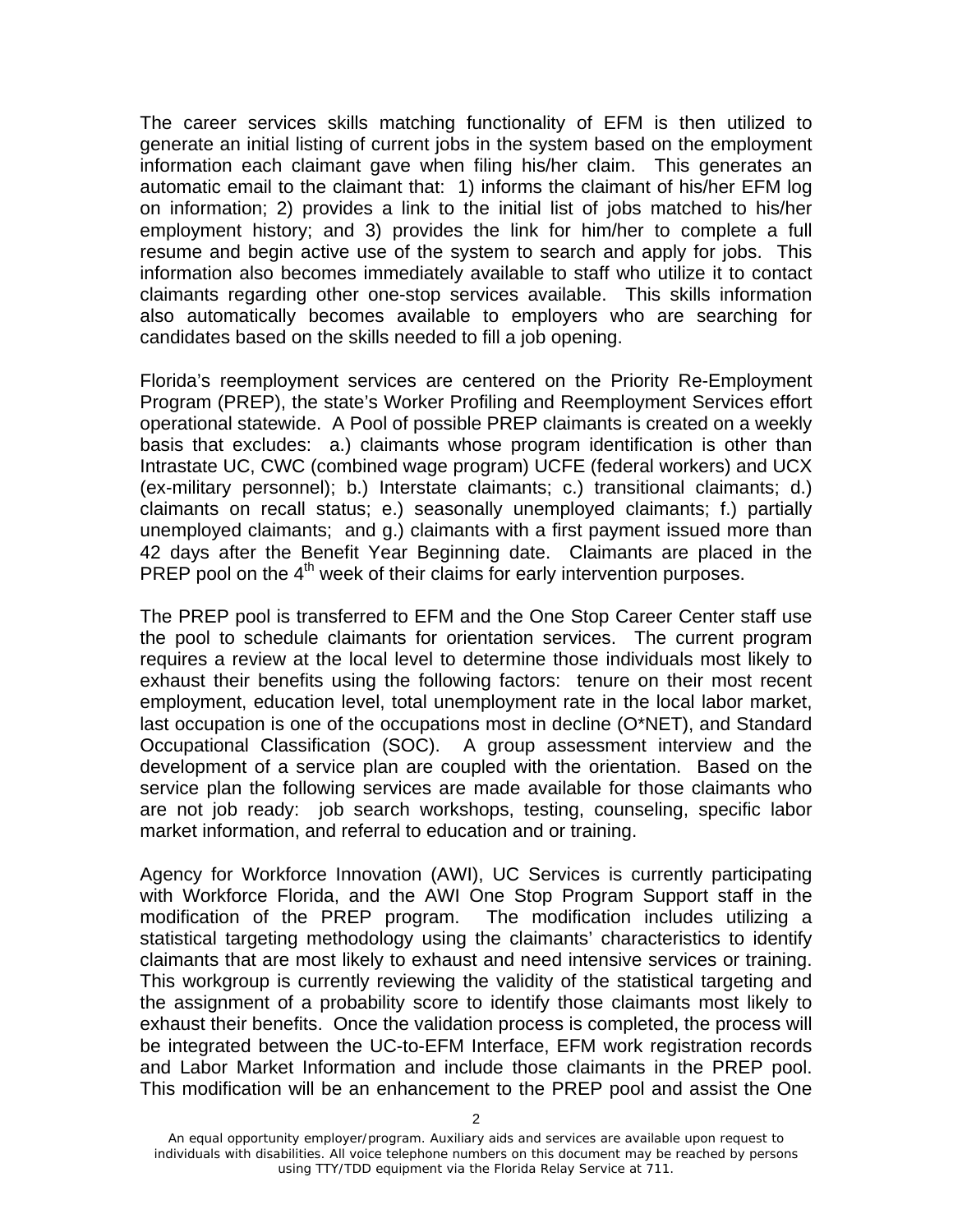Stop Career Centers in identifying those claimants in need of more intensive staff assisted services.

Additionally, six regions in Florida are currently participating in the USDOL Reemployment and Eligibility Assessment (REA) Pilot Program. This program involves the following:

- Participating One-Stop Career Centers randomly select a certain number of participants for REA from the PREP pool.
- The One-Stop Career Centers enter the participant information into EFM and designate them as an "REA."
- The One-Stop Career Center sends an appointment letter for the participant to come in for an assessment interview.
- During the interview the REA participant is provided:
- Labor market information unique to their area of work experience. If the labor market information shows the participant's occupation to be in decline, they can be referred for training.
- One-Stop staff assists in developing an employability development plan.
- One-Stop staff provides several job referrals as well as information on other services the One-Stop offers.
- Note: AWI recommends that staff follow-up with participants if they are still unemployed to see if they can be further assisted in their employment efforts
- If an REA participant doesn't show up for their assessment appointment, the participant information is sent to UC Adjudication for fact-finding.
- If the participant has "good cause," UC will issue a determination which automates a notice to the One Stop indicating they should be rescheduled for a second appointment.
- Once rescheduled for a second interview, if the participant is a "no show" again, the information is sent to UC for adjudication, but the participant is not rescheduled a second time. The program only requires they be rescheduled once.
- When the assessment is completed at the One Stop, an automated notice is generated to UC to conduct an Eligibility Review.
- Note: AWI, working with the Regions, has automated many of the operational processes to streamline workload efforts.

Currently the state is in the process of applying for additional REA funding in order to expand the program to other regions who wish to participate.

Due to the current economic downturn and the high rate of unemployment in the state, staff-assisted reemployment services will be targeted to claimants who qualify for state extended benefits. The American Recovery and Reinvestment Act (ARRA) encouraged states to amend their extended benefits (EB) provisions to allow an EB period to trigger based on the total unemployment rate. By doing